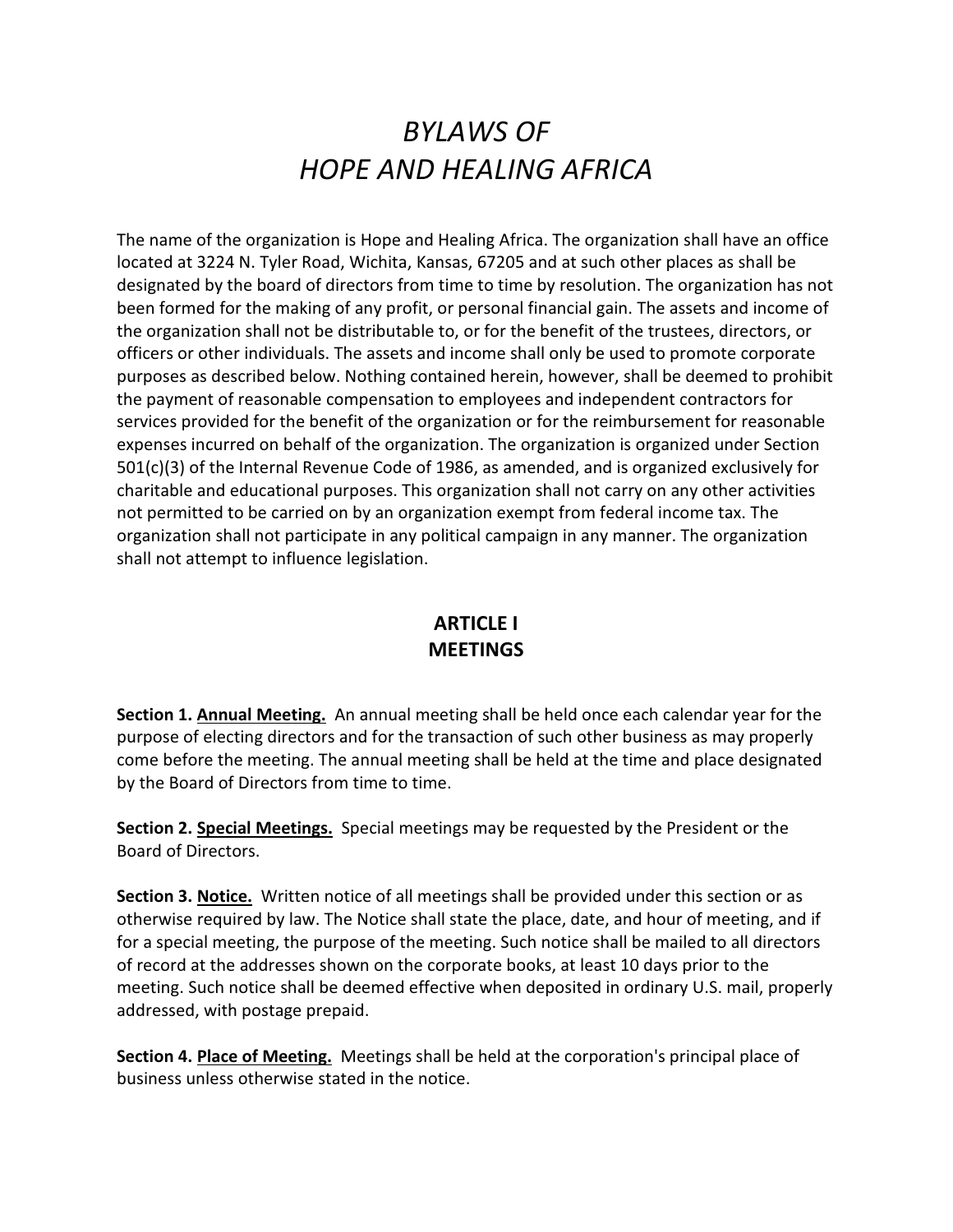Section 5. Quorum. A majority of the directors present constitute a quorum at a meeting. In the absence of a quorum, a majority of the directors may adjourn the meeting to another time without further notice. If a quorum is represented at an adjourned meeting, any business may be transacted that might have been transacted at the meeting as originally scheduled. The directors present at a meeting represented by a quorum may continue to transact business until adjournment, even if the withdrawal of some directors results in representation of less than a quorum. Attendance at all meetings may include attendance via video or telephone conference in lieu of physical attendance.

Section 6. Informal Action. Any action required to be taken, or which may be taken, at a meeting, may be taken without a meeting and without prior notice if consent in writing, setting forth the action so taken, is signed by the directors with respect to the subject matter of the vote.

# ARTICLE II **DIRECTORS**

Section 1. Number of Directors. The corporation shall be managed by a Board of Directors consisting of 7 directors.

Section 2. **Election and Term of Office.** The directors shall be elected at the annual meeting. Each director shall serve a term of 3 years, or until a successor has been elected and qualified.

Section 3. Quorum. A majority of directors shall constitute a quorum.

Section 4. Adverse Interest. In the determination of a quorum of the directors, or in voting, the adverse interest of a director shall not disqualify the director or invalidate his or her vote.

Section 5. Organizational Meeting of Board. The Board of Directors shall meet immediately after the election for the purpose of electing its new officers, appointing new committee chairpersons and for transacting such other business as may be deemed appropriate.

Section 6. Regular Meeting. The Board of Directors shall have regular meetings every quarter, the schedule of which shall be established at the annual meeting, to accomplish the business of the organization. No notice of such meetings shall be required.

Section 7. Special Meeting. Special meetings may be requested by the President, Vice-President, Secretary, or any two directors by providing five days' written notice by ordinary United States mail, effective when mailed. Minutes of the meeting shall be sent to the Board of Directors within two weeks after the meeting.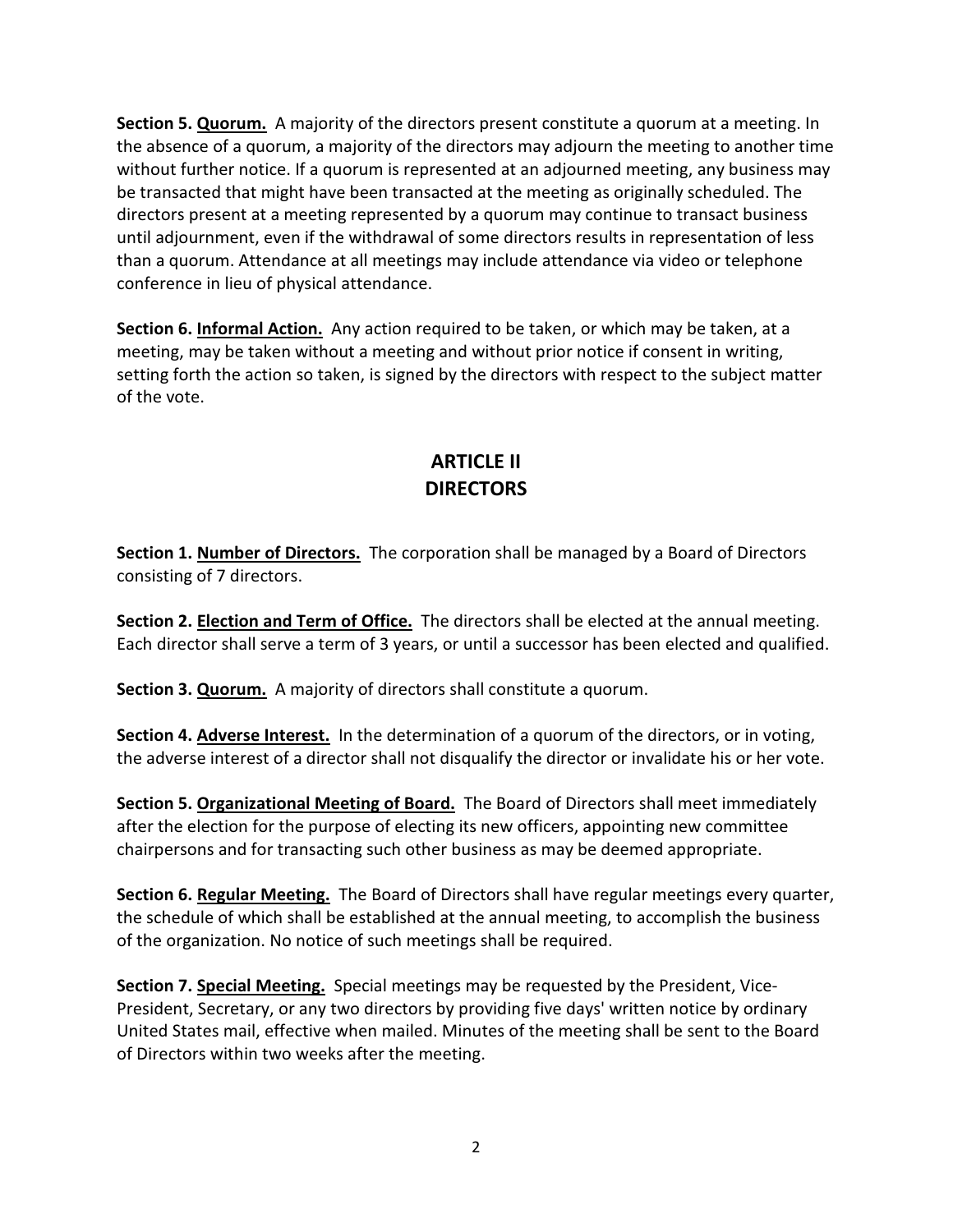Section 8. Procedures. The vote of a majority of the directors present at a properly called meeting at which a quorum is present shall be the act of the Board of Directors, unless the vote of a greater number is required by law or by these by-laws for a particular resolution. A director of the organization who is present at a meeting of the Board of Directors at which action on any corporate matter is taken shall be presumed to have assented to the action taken unless their dissent shall be entered in the minutes of the meeting. The Board shall keep written minutes of its proceedings in its permanent records.

Section 9. Emergency Action. Should action be required when it is not possible to assemble the Board of Directors in a properly called meeting or when the Executive committee explicitly cannot assume the powers of the full board, written or oral approval of the proposed action by a board majority may be obtained in a poll of the entire Board of Directors authorized by the President or majority of the Executive committee. Any action so taken shall be recorded in the minutes of the next properly called board meeting.

Section 10. Informal Action. Any action required to be taken at a meeting of directors, or any action which may be taken at a meeting of directors or of a committee of directors, may be taken without a meeting if a consent in writing setting forth the action so taken, is signed by all of the directors or all of the members of the committee of directors, as the case may be.

Section 11. Removal / Vacancies. A director shall be subject to removal, with or without cause, at a meeting called for that purpose. Any vacancy that occurs on the Board of Directors, whether by death, resignation, removal or any other cause, may be filled by the remaining directors. A director elected to fill a vacancy shall serve the remaining term of his or her predecessor, or until a successor has been elected and qualified.

Section 12. Standing Committees. There shall be three (3) standing committees of the organization: executive, nominating and fund-raising/public relations. The President shall appoint the chairpersons of all committees from the membership of the Board of Directors of the organization with the approval of the Board of Directors. All committee appointments shall terminate upon the election of a new President, unless specifically determined otherwise at the Annual meeting. All committees shall function within the guidelines and budgets established by the Board of Directors.

Section 13. Executive Committee. The Executive Committee shall be composed of the officers of the organization, as specified herein, and shall have the full authority to undertake the duties and powers of the board except as these by-laws specifically state otherwise. All actions of the Executive Committee shall be reported to the board at its next meeting.

Section 14. Ad Hoc Committees. The President may establish ad hoc committees at any time. All ad hoc committees are subject to the same rules and operating procedures as standing committees.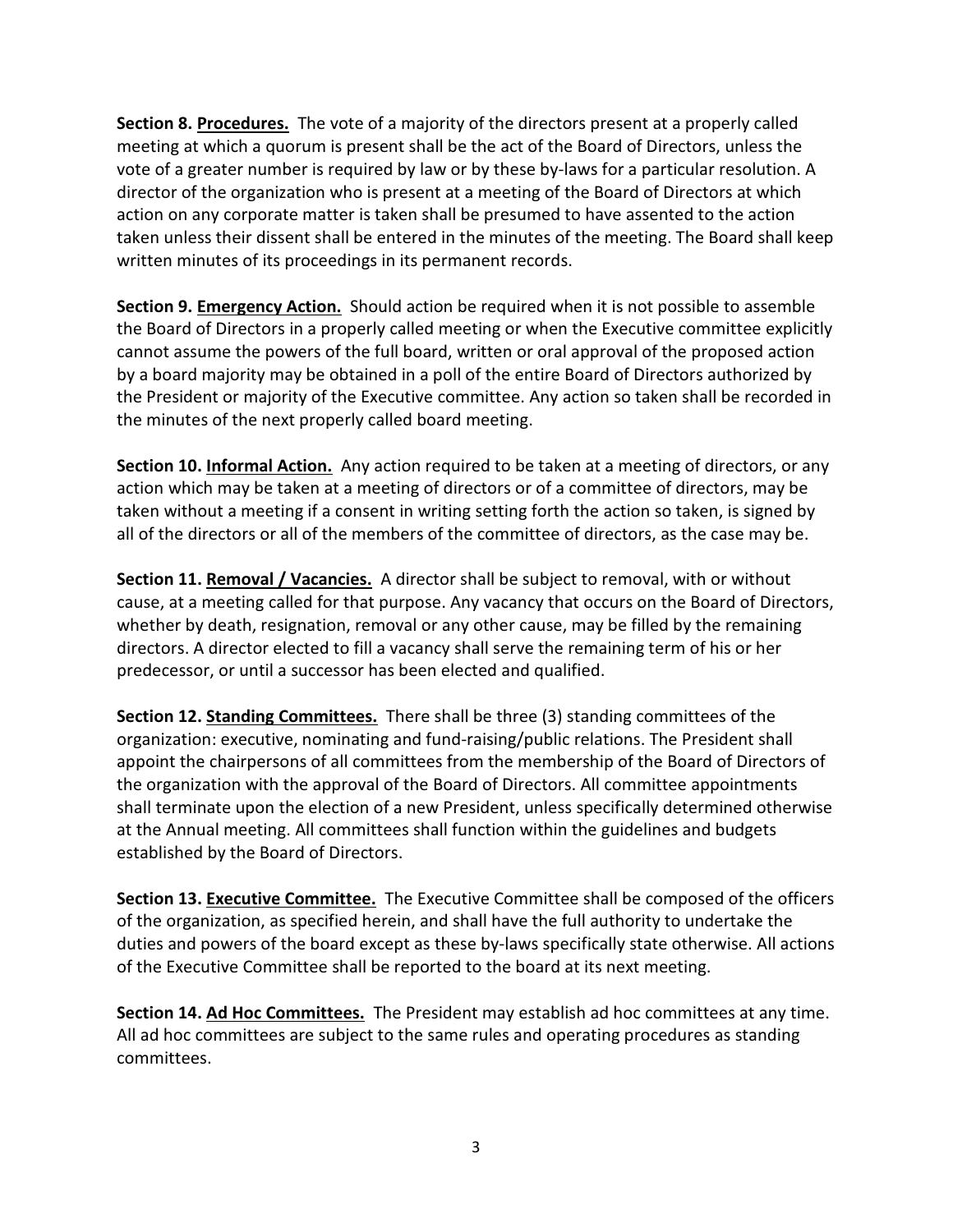Section 15. Budgets. The Board of Directors shall approve the annual budget of the organization during the first quarter of each calendar year upon recommendation of the Executive Committee.

Section 16. Personnel Responsibilities. The Board of Directors may employ and discharge employees of the organization and may prescribe their duties and compensation. The board shall discharge its duties with respect to personnel organizational matters without regard to age, sex, race, color, creed, or the national origin of any person.

Section 17. Records. Every Director shall have the absolute right at any reasonable time to inspect and copy all books, records and documents of every kind and to inspect the physical properties of the organization.

Section 18. Compensation. No board member, or officer, or any member of a committee, shall receive at any time any of the net earnings from the operations of the organization. However, this shall not prevent the payment to any such person of reasonable compensation for services rendered to or for the organization. Such compensation shall be fixed by the Board of Directors from time to time.

#### ARTICLE III **OFFICERS**

Section 1. Number of Officers. The officers of the corporation shall be a President, one or more Vice-Presidents (as determined by the Board of Directors), a Secretary, and a Treasurer. Two or more offices may be held by one person.

a. President. The President shall be the chief executive officer and shall preside at all meetings of the Board of Directors and its Executive Committee.

b. Vice President(s). The Vice President(s) shall perform the duties of the President in the absence of the President and shall assist that office in the discharge of its leadership duties.

c. Secretary. The Secretary shall give notice of all meetings of the Board of Directors and Executive Committee, shall keep an accurate list of the directors, and shall have the authority to certify any records, or copies of records, as the official records of the organization. The Secretary shall maintain the minutes of the Board of Directors' meetings and all committee meetings.

d. Treasurer. The Treasurer shall be responsible for conducting the financial affairs of the organization as directed and authorized by the Board of Directors and Executive Committee, and shall make reports of corporate finances as required, but no less often than at each meeting of the Board of Directors and Executive Committee.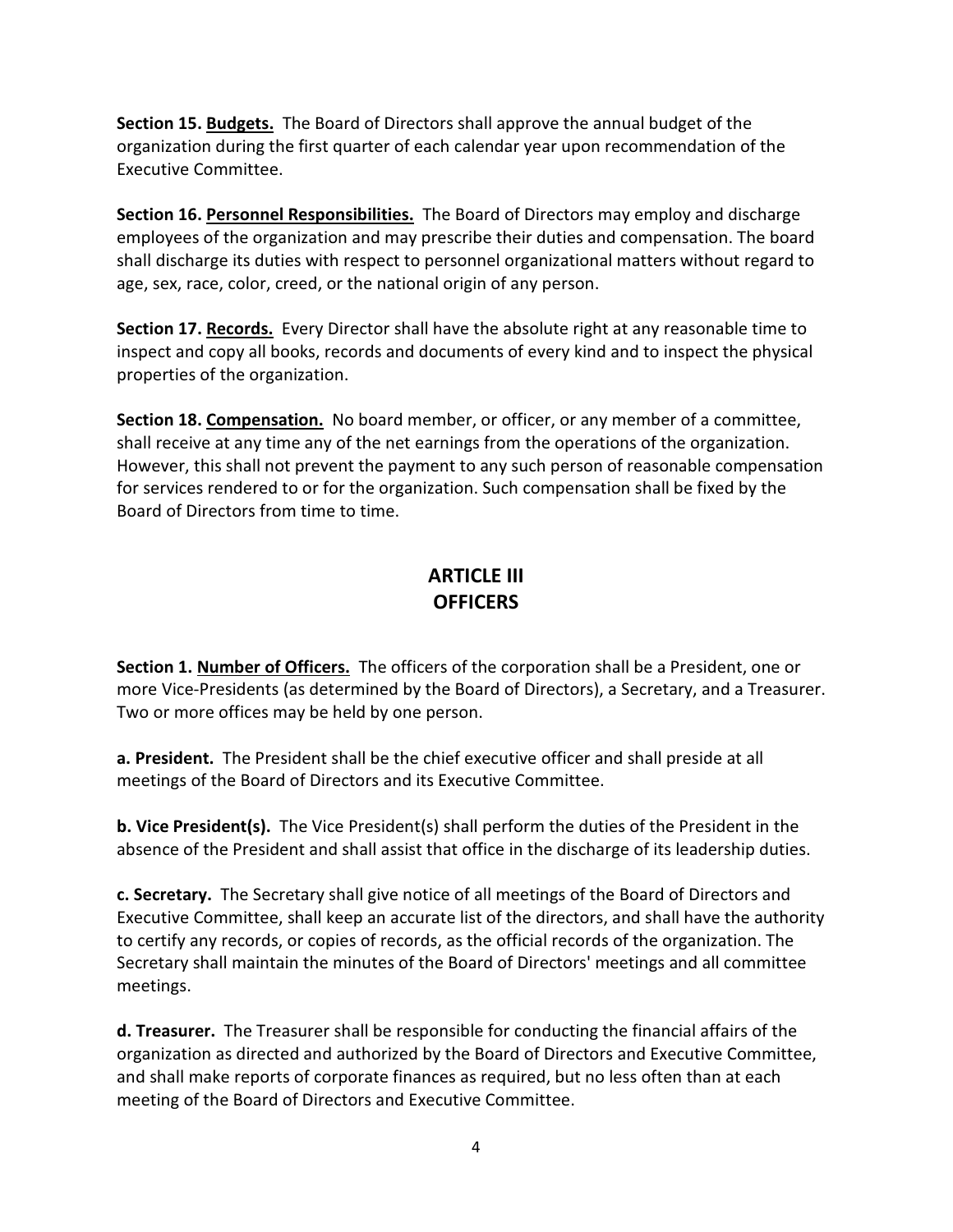Section 2. Term of Office. The officers shall be elected annually by the Board of Directors at the first meeting of the Board of Directors. Each officer shall serve a one year term or until a successor has been elected and qualified.

Section 3. Elections. The nominating committee, a standing committee of the organization, shall nominate, at least thirty (30) days prior to the annual meeting, a slate of qualified candidates for the director position(s) whose terms are to expire or are vacant, and its slate of candidates shall be included with the notice of the annual meeting. Following the report of the nominating committee at the meeting, any director of the organization may nominate other candidates for the available director position(s), provided that the nominees agree to serve if elected. At the conclusion of nominations, the Board of Directors shall vote for each position by secret written ballot.

Section 4. Removal or Vacancy. The Board of Directors shall have the power to remove an officer or agent of the corporation. Any vacancy that occurs for any reason may be filled by the Board of Directors.

## ARTICLE IV CORPORATE SEAL, EXECUTION OF INSTRUMENTS

The corporation shall not have a corporate seal. All instruments that are executed on behalf of the corporation which are acknowledged and which affect an interest in real estate shall be executed by the President or any Vice-President and the Secretary or Treasurer. All other instruments executed by the corporation, including a release of mortgage or lien, may be executed by the President or any Vice-President. Notwithstanding the preceding provisions of this section, any written instrument may be executed by any officer(s) or agent(s) that are specifically designated by resolution of the Board of Directors.

## ARTICLE V AMENDMENT TO BYLAWS

The bylaws may be amended, altered, or repealed by the Board of Directors by a majority of a quorum vote at any regular or special meeting. The text of the proposed change shall be distributed to all board members at least ten (10) days before the meeting.